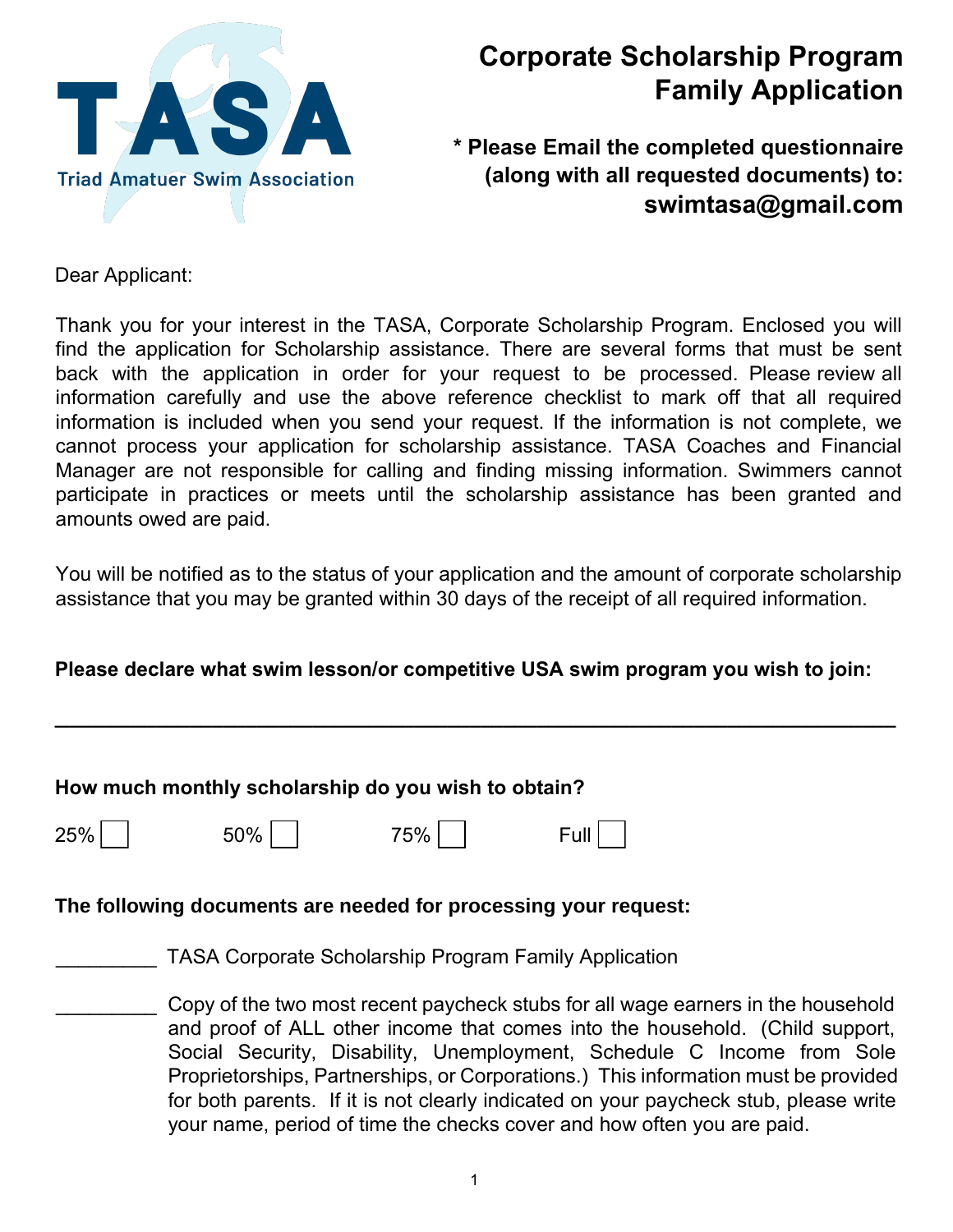## **TASA Corporate Scholarship Program Family Application**

*This application is not to be considered a guarantee of scholarship assistance. Please print or type the information requested below.* 

| <b>Family Contact Information</b><br><b>Guardian Name(s):</b> |                                                                                                                                                                                                                          | <b>Relationship to Swimmer:</b> |  |
|---------------------------------------------------------------|--------------------------------------------------------------------------------------------------------------------------------------------------------------------------------------------------------------------------|---------------------------------|--|
|                                                               |                                                                                                                                                                                                                          |                                 |  |
|                                                               |                                                                                                                                                                                                                          |                                 |  |
|                                                               |                                                                                                                                                                                                                          |                                 |  |
|                                                               |                                                                                                                                                                                                                          |                                 |  |
|                                                               |                                                                                                                                                                                                                          |                                 |  |
| <b>Name of Potential Swimmer(s):</b>                          |                                                                                                                                                                                                                          | <b>TASA Location:</b>           |  |
|                                                               |                                                                                                                                                                                                                          |                                 |  |
|                                                               |                                                                                                                                                                                                                          |                                 |  |
|                                                               |                                                                                                                                                                                                                          |                                 |  |
|                                                               |                                                                                                                                                                                                                          |                                 |  |
| <b>Family Information:</b><br>your Federal Tax Return.        | List information for all individuals not listed above living in the same household who share living expenses<br>(extended family members, additional children, etc.). List only those who can be claimed as dependent on |                                 |  |
|                                                               |                                                                                                                                                                                                                          |                                 |  |
|                                                               |                                                                                                                                                                                                                          |                                 |  |
|                                                               |                                                                                                                                                                                                                          |                                 |  |
|                                                               |                                                                                                                                                                                                                          |                                 |  |
|                                                               |                                                                                                                                                                                                                          |                                 |  |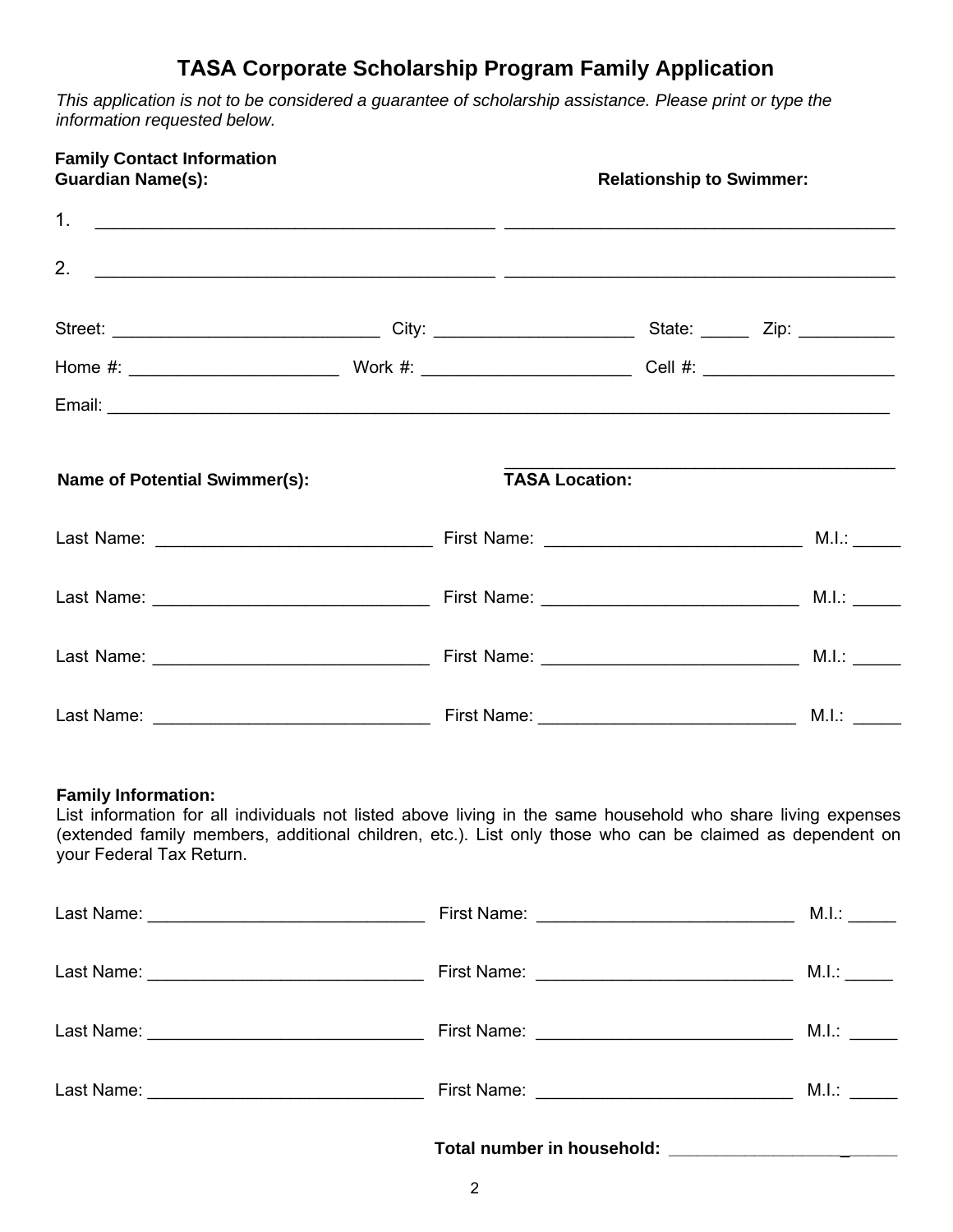#### **Employment Information:**

Please complete all information and submit the 2 most recent pay stubs for verification for all persons living in the household who have an income of any kind.

| Applicant (or parent/guardian of youth) Employer's<br>Name and Address:                                                |                                                                                 | Spouse (or other wage earner) Employer's Name<br>and Address:                                                                                                                                                                                                                                                                                                       |
|------------------------------------------------------------------------------------------------------------------------|---------------------------------------------------------------------------------|---------------------------------------------------------------------------------------------------------------------------------------------------------------------------------------------------------------------------------------------------------------------------------------------------------------------------------------------------------------------|
|                                                                                                                        |                                                                                 |                                                                                                                                                                                                                                                                                                                                                                     |
|                                                                                                                        |                                                                                 |                                                                                                                                                                                                                                                                                                                                                                     |
| <b>Financial Information:</b>                                                                                          | payments, welfare, Schedule C income or unemployment.                           | Total Family Annual Income from all sources including wages, child support, social security or disability                                                                                                                                                                                                                                                           |
|                                                                                                                        |                                                                                 | $\begin{picture}(20,10) \put(0,0){\vector(1,0){100}} \put(15,0){\vector(1,0){100}} \put(15,0){\vector(1,0){100}} \put(15,0){\vector(1,0){100}} \put(15,0){\vector(1,0){100}} \put(15,0){\vector(1,0){100}} \put(15,0){\vector(1,0){100}} \put(15,0){\vector(1,0){100}} \put(15,0){\vector(1,0){100}} \put(15,0){\vector(1,0){100}} \put(15,0){\vector(1,0){100}} \$ |
| groups:                                                                                                                |                                                                                 | Other Activities Family Members participate in (music, other sports, clubs, etc.) and financial obligation to those                                                                                                                                                                                                                                                 |
| Type:                                                                                                                  | Monthly Amount (\$):                                                            | Description:                                                                                                                                                                                                                                                                                                                                                        |
|                                                                                                                        |                                                                                 |                                                                                                                                                                                                                                                                                                                                                                     |
| <u> 1989 - Johann John Stone, mars et al. 1989 - John Stone Barnett, mars et al. 1989 - John Stone Barnett, mars e</u> | <u> 1950 - Johann Barbara, martin a</u>                                         | <u> 1999 - 1999 - 1999 - 1999 - 1999 - 1999 - 1999 - 1999 - 1999 - 1999 - 1999 - 1999 - 1999 - 1999 - 1999 - 199</u>                                                                                                                                                                                                                                                |
|                                                                                                                        |                                                                                 |                                                                                                                                                                                                                                                                                                                                                                     |
|                                                                                                                        | Other Financial Obligations that need to be considered (medical, dental, etc.): |                                                                                                                                                                                                                                                                                                                                                                     |
| Type:                                                                                                                  | Monthly Amount (\$):                                                            | Description:                                                                                                                                                                                                                                                                                                                                                        |
|                                                                                                                        |                                                                                 |                                                                                                                                                                                                                                                                                                                                                                     |
|                                                                                                                        |                                                                                 |                                                                                                                                                                                                                                                                                                                                                                     |
| application? Please explain in detail:                                                                                 |                                                                                 | Are there any extraordinary circumstances that should be taken into consideration when reviewing this                                                                                                                                                                                                                                                               |
|                                                                                                                        |                                                                                 |                                                                                                                                                                                                                                                                                                                                                                     |